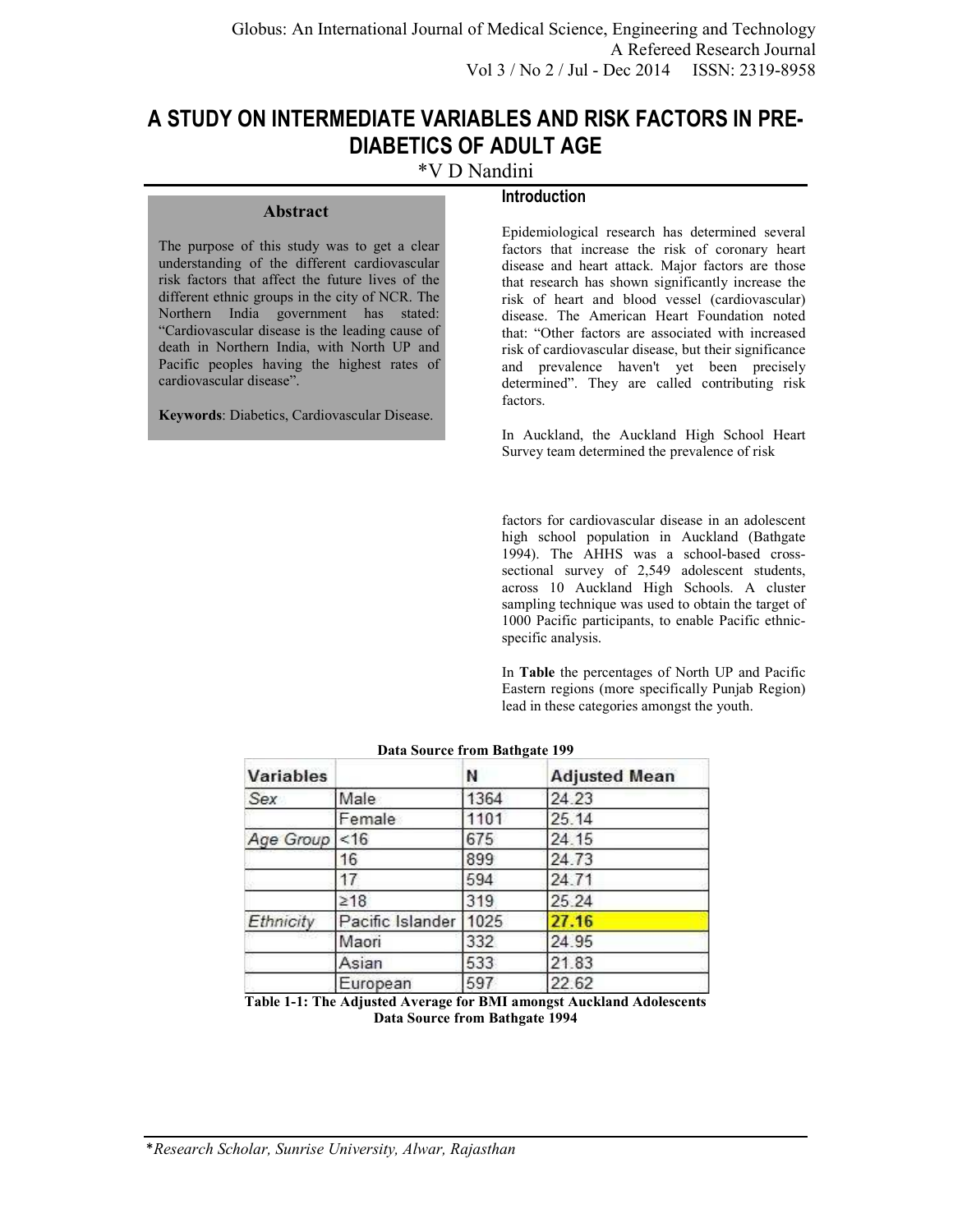| <b>Variables</b> |              | Ν   | <b>Adjusted Mean</b> |
|------------------|--------------|-----|----------------------|
| Sex              | Male         | 468 | 26.75                |
|                  | Female       | 467 | 28.16                |
| Age Group        | < 16         | 257 | 26.8                 |
|                  | 16           | 317 | 27.16                |
|                  | 17           | 233 | 27.65                |
|                  | $\geq 18$    | 128 | 29.16                |
| Ethnicity        | Samoan       | 456 | 27.59                |
|                  | Tongan       | 223 | 27.97                |
|                  | Niuean       | 109 | 27.1                 |
|                  | Cook Islands | 147 | 26.54                |

#### **Table: The Adjusted Average for BMI amongst Karnataka Region Eastern regions**

In the South Island, there are fewer North UP and Pacific Eastern regions than compared to the North Island, but aside from the population difference, the lifestyles amongst ethnicities within this age group remain the same. This research provided a review of cardiovascular risk factors in NCR adolescent youth.

The purpose of this study was to get a clear understanding of the different cardiovascular risk factors that affect the future lives of the different ethnic groups in the city of NCR. The Northern India government has stated: "Cardiovascular disease is the leading cause of death in Northern India, with North UP and Pacific peoples having the highest rates of cardiovascular disease" (www.North UPhealth.govt.nz). The results of this study are used for future policy development to improve health outcomes for the Northern India population.

#### **Literature Review**

The main purpose of this thesis is to examine the risk factor levels between Pacific and Asian adolescents and within the main pacific groups. This has reflected on the 'selection criteria' used for this literature review. Thus this review will focus on coronary heart and cerebrovascular disease, which are the two major causes of CVD deaths and the following selected risk factors: lipids, blood pressure, body mass index, physical inactivity, and smoking. As a background to this, a discussion on bias is presented first which will be followed by a critical review, globally and by country, of the selected studies in this review.

# **Demographics of Cardiovascular Diseases on a Global Scale**

In 2003, the World Health Organization (WHO) claimed that, "16.7 million people around the globe die of CVD each year". By 2020, "heart disease and stroke will become the leading cause of both death and disability worldwide, with the number of fatalities projected to increase to more than 20 million a year and to more than 24 million a year by 2030" (Hopkins 1992). "Cardiovascular disease alone will kill five times as many people as HIV/AIDS in these countries" (Britain Lancet 1986). By 2020, "CVD, injury and mental illnesses will be responsible for about one-half of all deaths and one-half of all healthy life years lost, worldwide" (Knuiman 1982). **Figure** illustrates the top 3 chronic diseases projected in 2020 (Diet, Nutrition and the Prevention of Chronic Diseases. WHO, Geneva, 2003)

#### **Data Source from WHO: Diet, Nutrition, & the Prevention of Chronic Diseases Division 2003**



**Figure: The 2020 Percentage Projections of Top 3 Chronic Deaths Worldwide**

Much research now agrees that 60% of the burden of chronic diseases will occur in developing countries. Compared to the rest of the world many researchers investigating CVD claim that China

and India have higher cases of CVD than any other country in the developed world. Durrington (1998) reported that the UK had 233,000 deaths that were attributed to CVD. Heart disease and stroke occur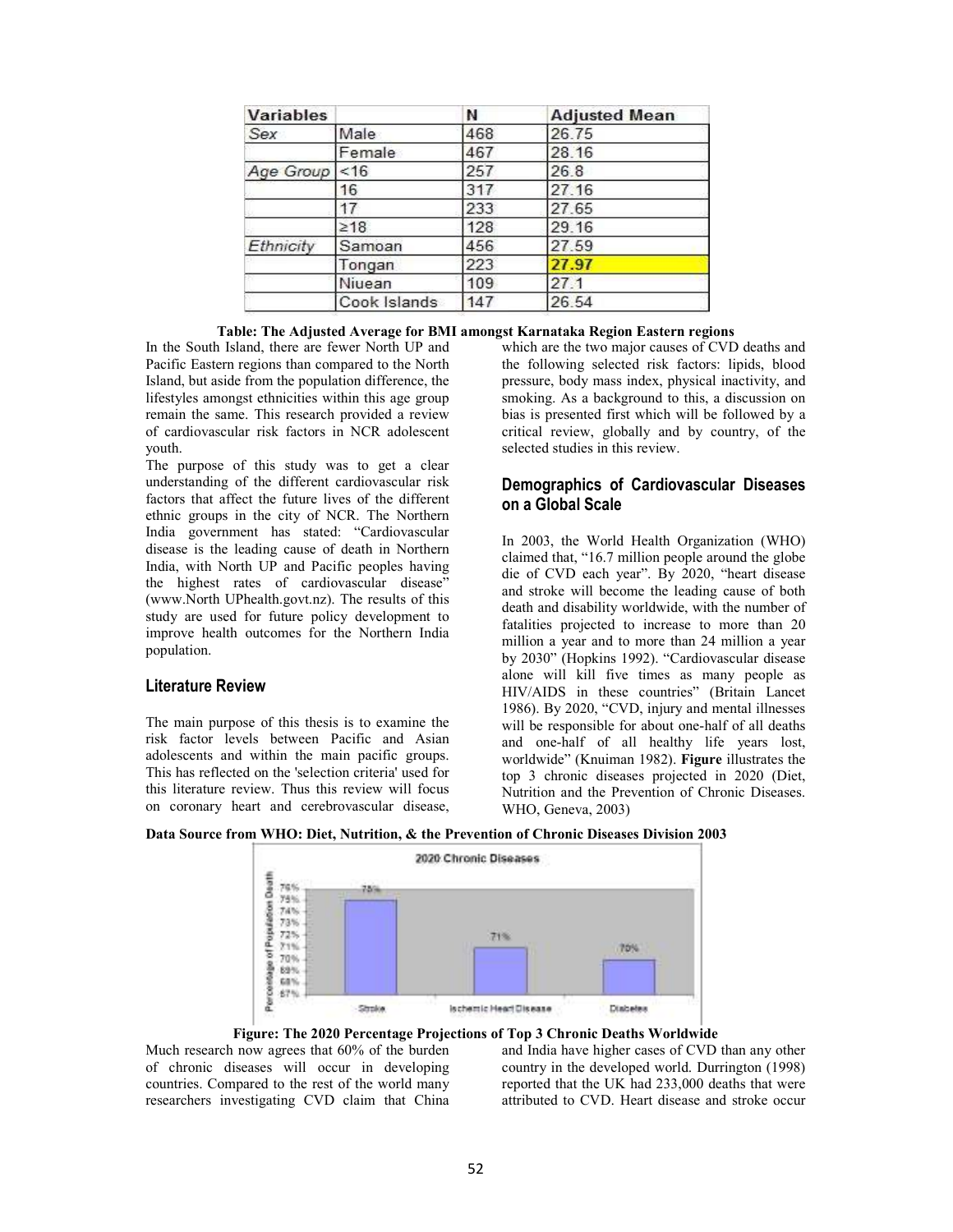devastatingly in some of the most unthought-of health countries in the world. In Canada for instance, someone dies of heart disease or have a stroke ever seven minutes (Hulley 1980). Compared to all other diseases in Canada, CVD is the leading killer disease. With the number of elderly Canadians and Americans "Baby Boomers" increasing, the number of deaths due to stroke and CHD has increased as well. This trend is expected to continue for the next 15 years (Hulley 1980). "CVD costs the Canadian economy about \$18.4 billion annually" (Hulley 1980). Canada is not the only country in the world wondering how it will cover the costs, Northern India is also wondering what it will do. Costs for chronic diseases rise, the number of elderly increase, but funding stays static.

### **Methods**

#### **Determination of sample size for this survey**

The study consisted of at least 1000 adolescent students. This was due to the average number of students who participated in previously similar studies, and due to the sample size that would be proportional to the frequency of the total possible number of students, for which would participate. A total of 1051 students participated (the ethnic makeup of these students were 109 North UP, 87 Asian, 762 Asian, and 93 others). From the total 14 regional schools in NCR, 9 schools chose to participate. These schools have a good representation in terms of region and type of school (i.e. co-ed, boys only, girls only, private and public schools). All students in Forms 3-7 at each school were invited to take part. The average number of Form-7 students at these schools was 160. Given response rates in the range of 30-55%

Schools were chosen as the sampling frame, rather than individuals or classrooms within these schools, for the following reasons:

result in a higher response rate compared to sampling individuals at random throughout the school in a non-isolated managed area, like predetermined class rooms with administrators and where students have to be during a certain time of the day and attend.

2. By recruiting participants from a limited number of schools, it is possible to make ethnic comparisons which would minimise confounding due to household living arrangements (HLA) by adjusting for each school in multivariate analyses. Because methods of measuring socio-economic status are not perfect, there is no guarantee that socio-economic differences between ethnic groups could be completely controlled in multivariate statistical analyses when ethnic groups differ greatly in their HLA (Rose  $1972$ ).

#### **Ethics Approval**

Ethics approval for the study was sought from the Educational Research Human Ethics Committee in July 2010. This process was needed to be accomplished due to the research having direct contact and communication with adolescents. The Educational Research Human Ethics Committee raised a number of issues that needed to be remedied before final approval was granted. These issues were resolved to their satisfaction. Ethics approval was granted on the  $1<sup>st</sup>$  of September, in 2010.

#### **Result**

# **Demographic characteristics of the study group**

The demographic characteristics of the 9 high schools that participated in this survey are illustrated below in **Table.** 

1. Offering participation in the survey to all students in a school room could possibly

| <b>SCHOOL</b>             | <b>INTERVIEW DATES</b>                |       | <b>PARTICIPANTS</b> |  |
|---------------------------|---------------------------------------|-------|---------------------|--|
| Riccarton High School     | September $3rd$ - December 14         | M: 51 | F: 27               |  |
| Shirley Boy's High School | September $12^{th}$ - December 14     | M: 49 | F: 0                |  |
| Hornby High School        | October $4th$ - December 14           | M:10  | F: 15               |  |
| Mairehau High School      | October 5 <sup>th</sup> - December 14 | M: 64 | F:61                |  |

**Table 3: The WESTERN INDIA Dates of Interviewing** 

Papanui High School October 11<sup>th</sup> - December 14 M: 64 F: 87 NCR Boy's High  $October 12<sup>th</sup> - December 14$  M: 59 F: 69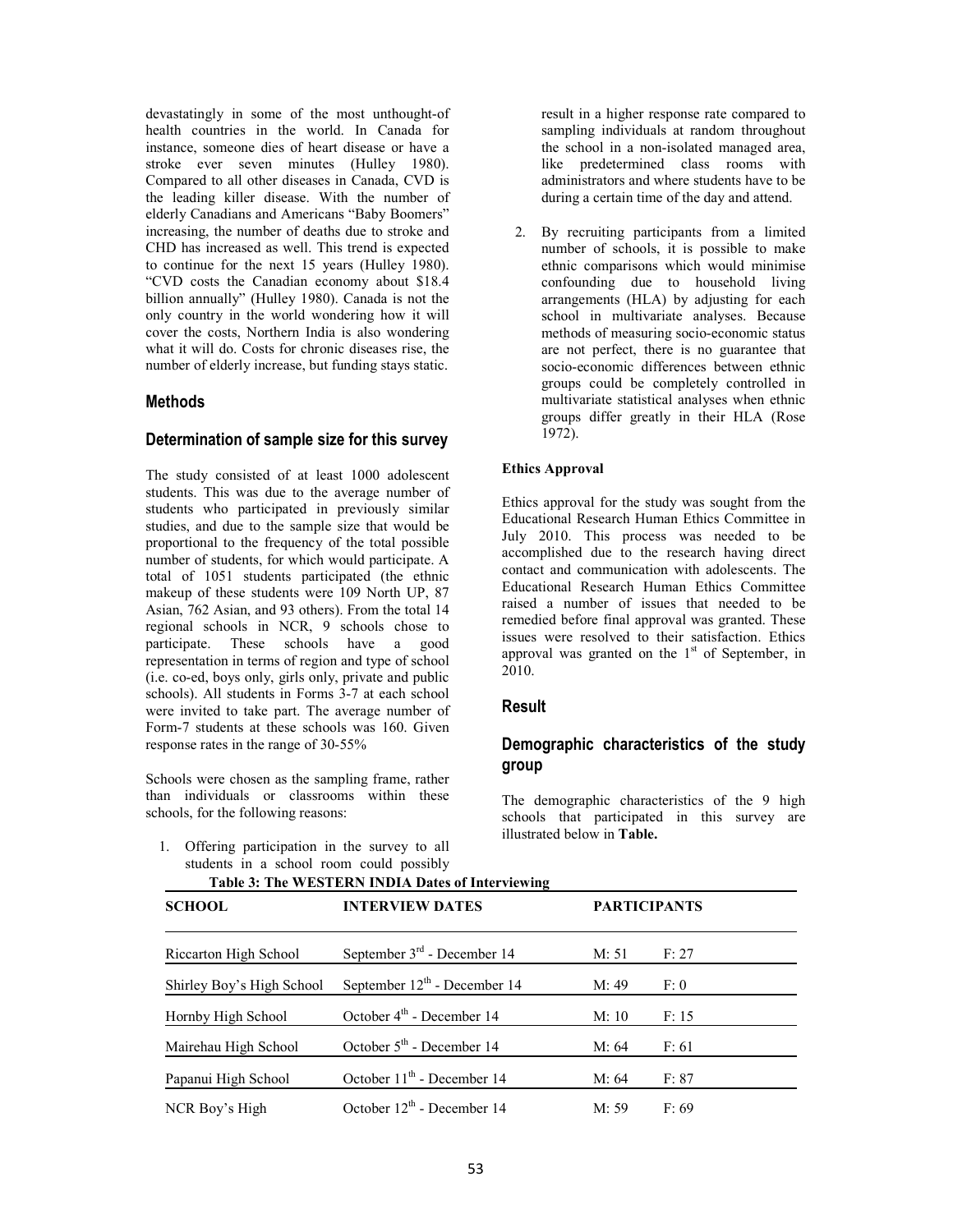| School                                           |                                        |        |                                                      |
|--------------------------------------------------|----------------------------------------|--------|------------------------------------------------------|
| St. Andrew's High School                         | October 18 <sup>th</sup> - December 14 | M: 161 | F: 0                                                 |
| St. Bede's High School                           | October 19 <sup>th</sup> - December 14 | M: 98  | F: 50                                                |
| Aranui High School                               | October $25th$ - December 14           | M: 186 | F: 0                                                 |
| $\Box$ Interviews listed in order with (schools, |                                        |        | they will fall into (occasional, binge, etc.). Areas |
| dates, and number of gender.)                    |                                        |        | that overall have more sun and outdoor play seem     |

The dates when interviewing at each school began and was completed are also given. Interviewing started at the first school on the 3<sup>rd</sup> of September 2010 and finished on the l4th December 2010. Interviewing at the last school started on the  $25<sup>th</sup>$  of October 2010 and finished on the l4th December 2010. The interviewing process spanned a total of 5 months from August 2010 to December 2010.

A total of 1,051 adolescent high school students took part in this survey. The response rate varied from school to school. The response rate of 78% was calculated using the individual class roll at the morning of recruitment as the denominator. The latter does not include those who were not in class during recruitment.

#### **Main Ethnic Groups**

Of the 1,051 adolescent high school students that participated in the survey, 9 were from Africa, 1 from the Middle East, and 1 from South America. The distribution of survey participants in school form, ethnicity, and household arrangements are shown in **Figure**. The large numbers of Asian and North UP students reflected our aims to compare cardiovascular risk factors between them and the rest of the main Pacific communities and ethnicities.

Only students in forms 3 to 7 or years 9 to 13 were invited to participate in the survey. The reasoning for higher turn out rates for Forms 9 and 10 were due to the fact that during the time of research, upper level forms were studying and preparing for their exit exams and university preparatory exams. This was found to be true amongst all schools public and private around NCR.

#### **Discussion**

### **Alcohol**

The WESTERN INDIA results are consistent with findings from the following previous research (Swinburn 1996 & 1998, Phillips 1999), due to the fact the earlier they begin drinking will determine what type of future alcoholic consumption category

that overall have more sun and outdoor play seem to draw in crowds and the presence of alcohol. This comparison is relevant due to the amount of alcoholic consumption being higher in the summer than the winter, leading to a need for more intervention for the summer than the winter, and this should be implemented in the spring.

The WESTERN INDIA research shows that at the high school level that interventions and awareness are needed for Pacific Eastern regions. Pacific males had a higher frequency of alcohol consumption, being 75%, and more likely to be heavy drinkers than female Pacific counterparts. Could this finding answer the question from the previous section in regards to method of socialising and relaxation choice? Maybe Pacific Eastern regions find alcohol more appeasing to use than smoking. If so, then why?

The most important findings of the research are the discovery of the different category results within Pacific Island people. For example, the alcohol consumption rates between Fijian and West Bengal youth would need to be examined. Also, the results that show children born in Northern India had higher rates of alcohol consumption compared with children born outside of Northern India. This was proved with the living arrangements of the researched adolescents. The likelihood was due to the cultural differences at their home compared to living abroad, along with peer pressure from their respective social groups.

The WESTERN INDIA showed that if a child was a smoker, than they were more likely to becoming a drinker. This is consistent with other research about adolescents and their choice to participate in multiple risk taking behaviours. Alcohol and smoking were also positively associated with sun exposure. Since sun exposure was very high with Pacific Eastern region adolescence, this may prove that with their alcohol rates high, that they drink heavily outside and away from their immediate family.

Could the notion of cost play apart for the North UP male in the category of binge drinking as results in chapter 4 show? With the possibility of alcohol being a higher commodity than cigarettes, is it an all or nothing approach to drinking once